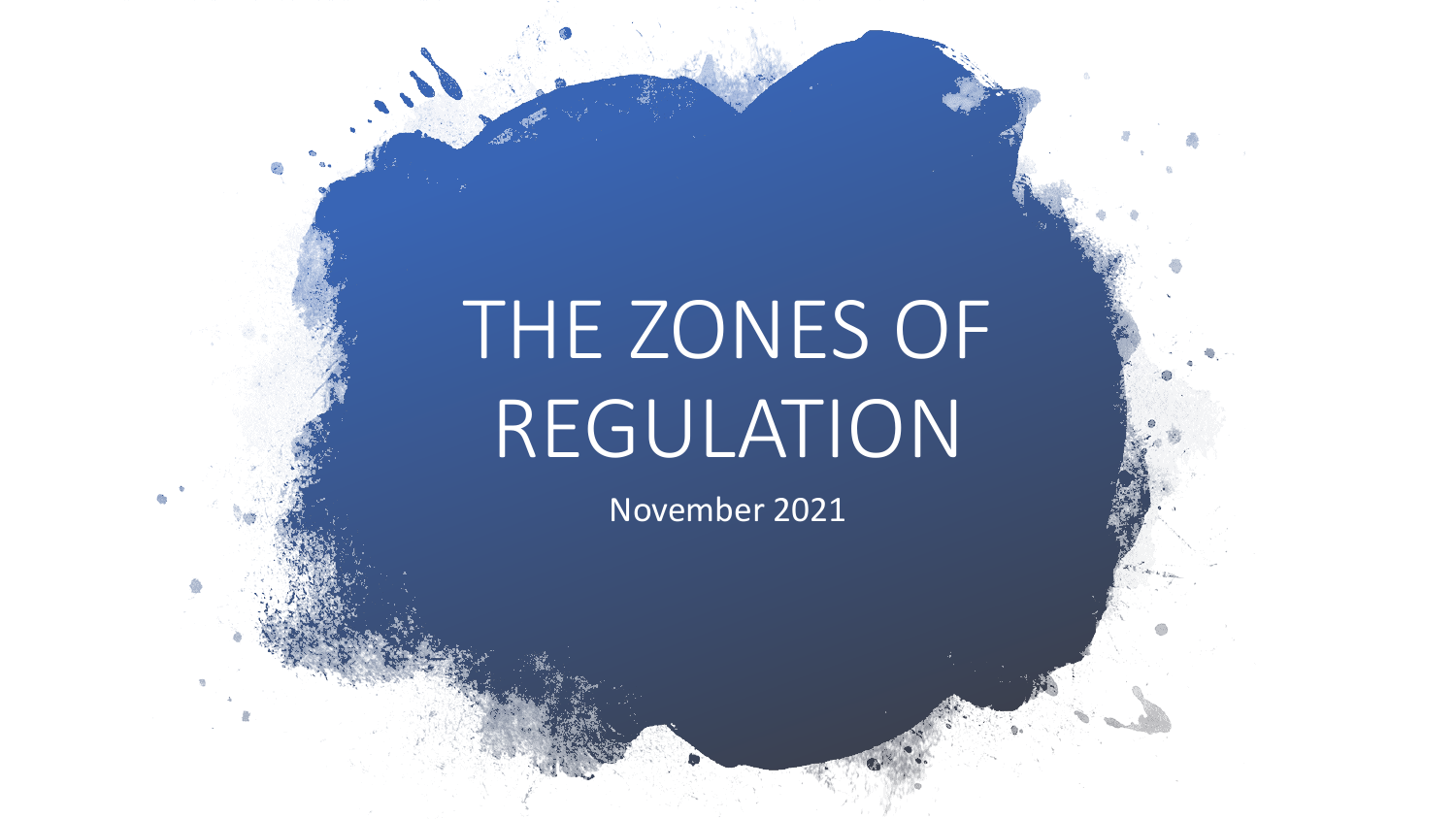### What is selfregulation?

Self-regulation is the ability to understand and manage your behaviour and your reactions to feelings and things happening around you. It includes being able to:

- regulate reactions to strong emotions like frustration, excitement, anger and embarrassment
	- calm down after something exciting or upsetting
	- focus on a task
	- refocus attention on a new task
	- control impulses
- behave in ways that help you get along with other people.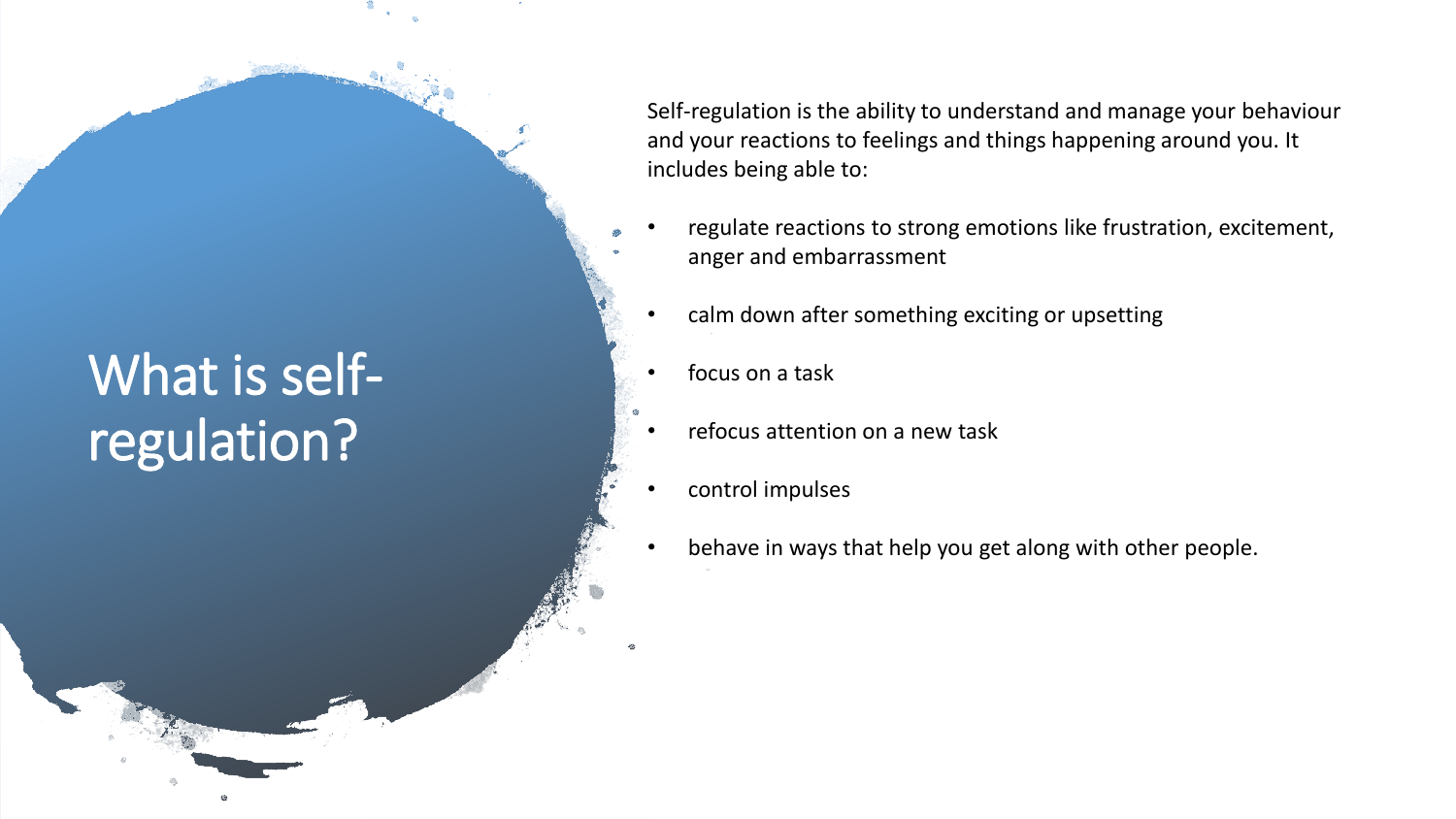### **Self -regulation is important because it helps children to:**

#### Learn

• by giving them the ability to sit and listen in the classroom

#### Behave

• In socially acceptable ways – by giving them the ability to control impulses

#### Make friends

• by giving them the ability to take turns in games and conversation, share toys, and express emotions in appropriate ways

#### Become independent

• by giving them the ability to make appropriate decisions about behaviour and learn how to behave in new situations with less guidance from an adult.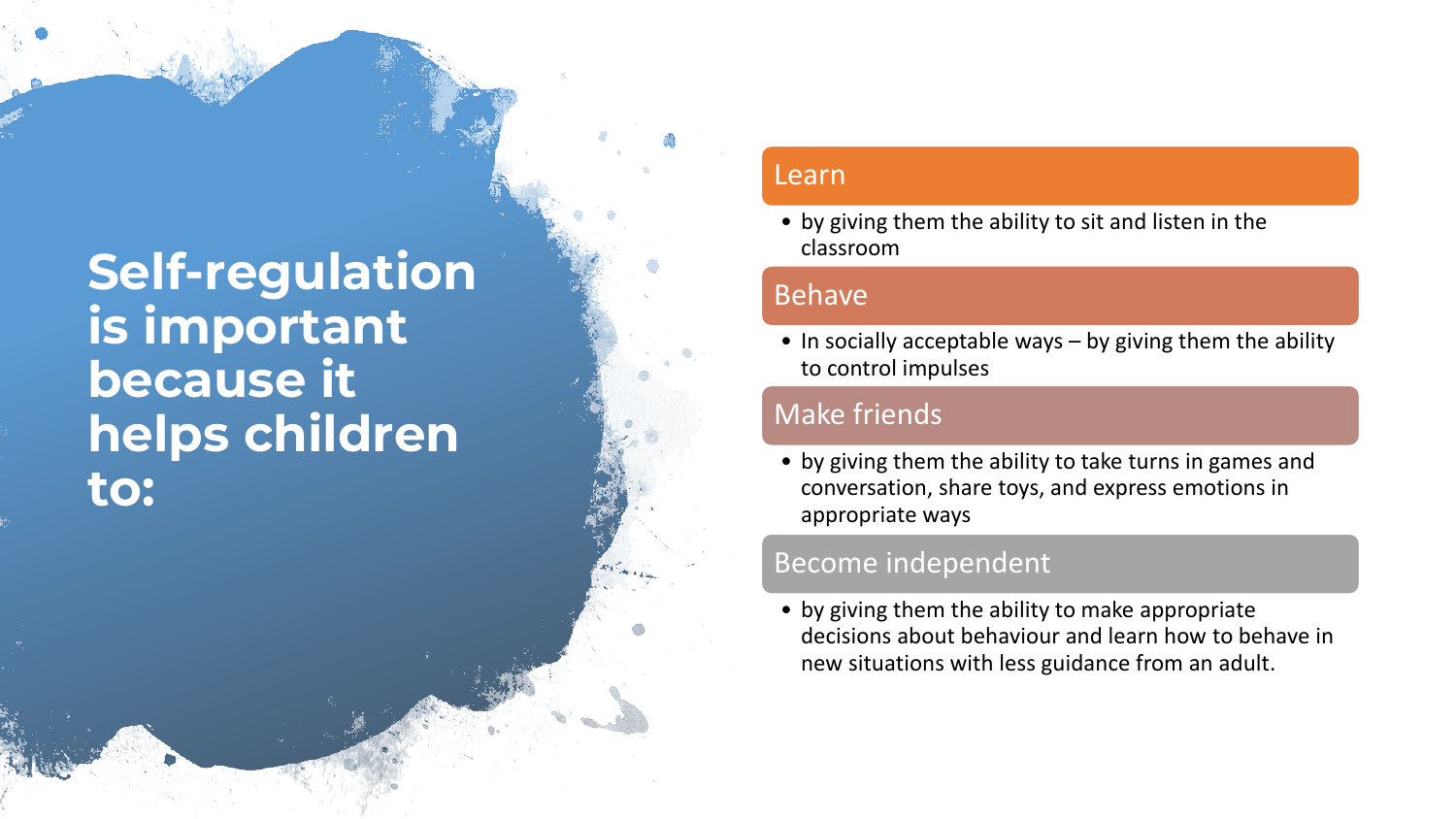## Factors affecting the development of self-regulation skills:

Children experience the most rapid gains in self-regulatory behaviours from the ages of three to five (Karreman et al., 2006; Kopp, 1982; McClelland et al., 2007).

Although self-regulation tends to follow a developmental timetable, the skills are sensitive to:

- environmental influences, such as poverty, parenting, family dynamics, culture (Colman, Hardy, Albert, Raffaelli, & Crockett, 2006; Li-Grining, 2012)..
- medical conditions/SEND e.g. ASD, ADHD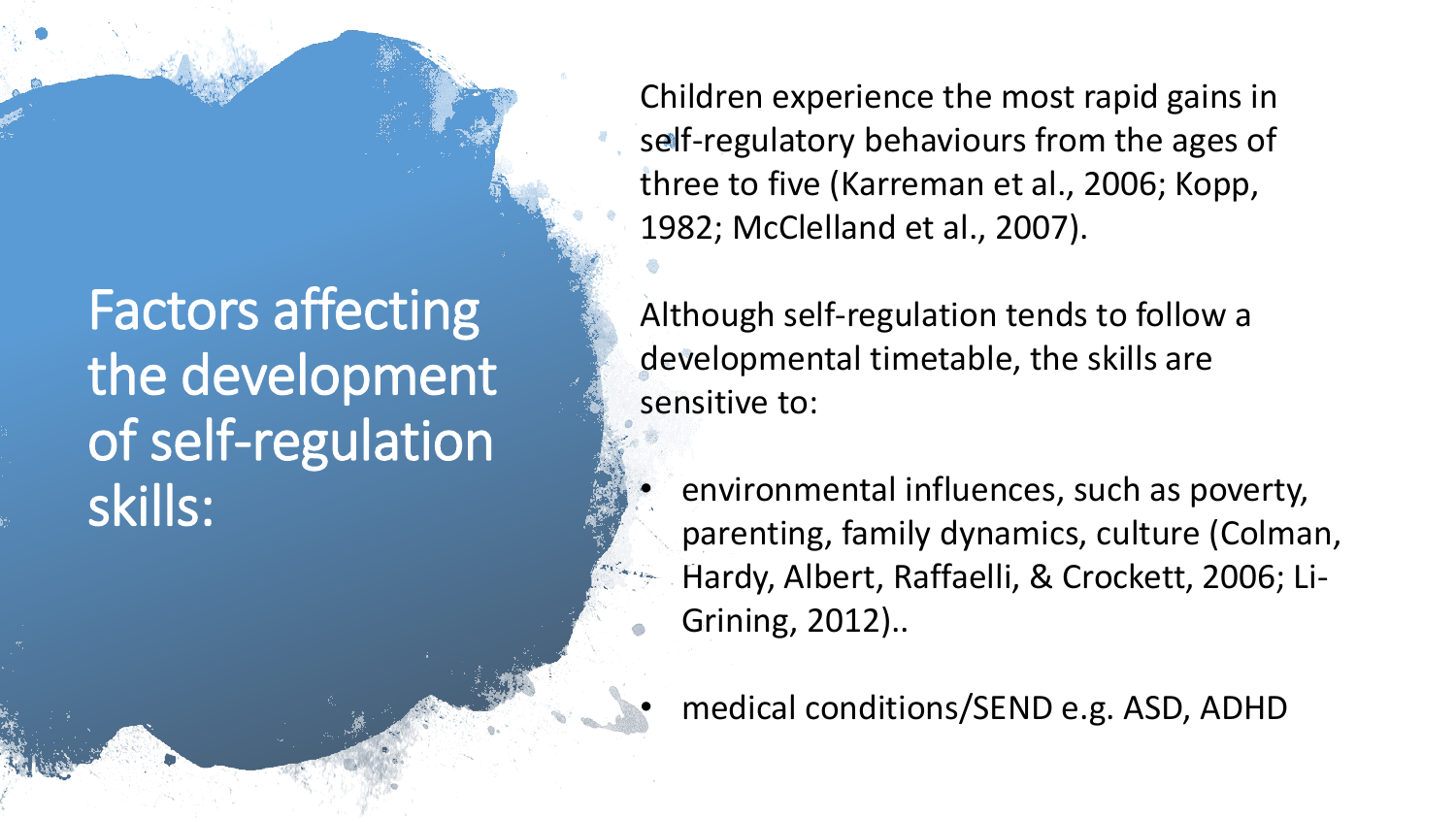## Acquiring selfregulation skills

Research shows that self-regulation skills need to be taught both explicitly and via role modelling.

Covid 19 has had an impact on the development of self-regulation skills. It has led to a lack of schooling and opportunities for socialisation as well as increased pressure on parenting and family life.

The result is that many children who would normally acquire good self-regulation skills without the need for intervention now need more explicit teaching.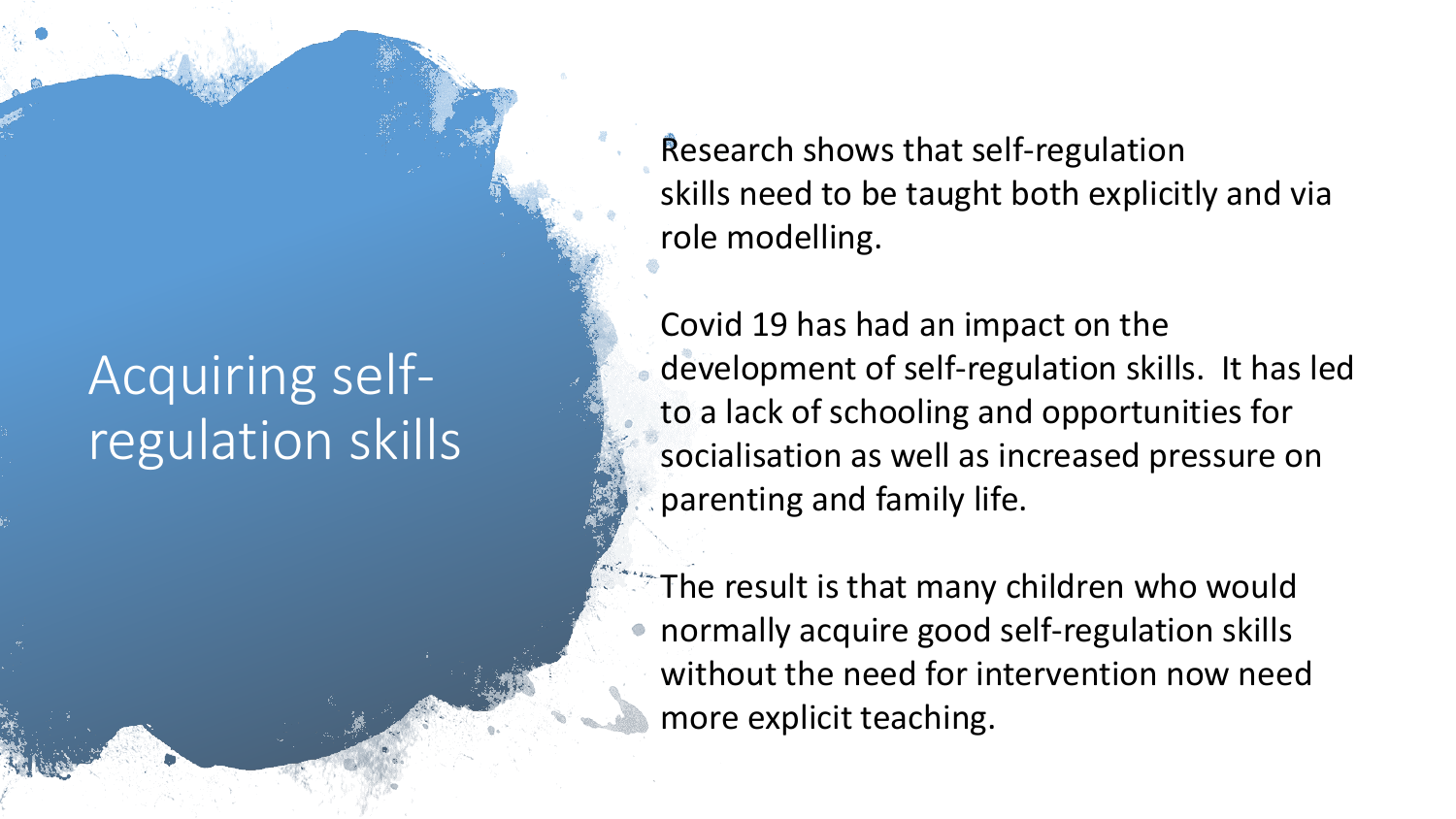# How does the Zones of Regulation help develop selfregulation skills?

#### **WHAT ARE THE ZONES OFREGULATION®?**

The Zones is a programme which uses a systematic, cognitivebehavioural approach to teach us to recognise, acknowledge and regulate our feelings, energy and sensory needs.

#### **It teaches students:**

▪Vocabulary of emotional terms **How to recognise their own emotions How to detect the emotions of others (read others' facial** expressions)

**What may trigger certain emotions** 

How others may interpret their behaviour

**Problem solving skills and strategies to regulate our emotions**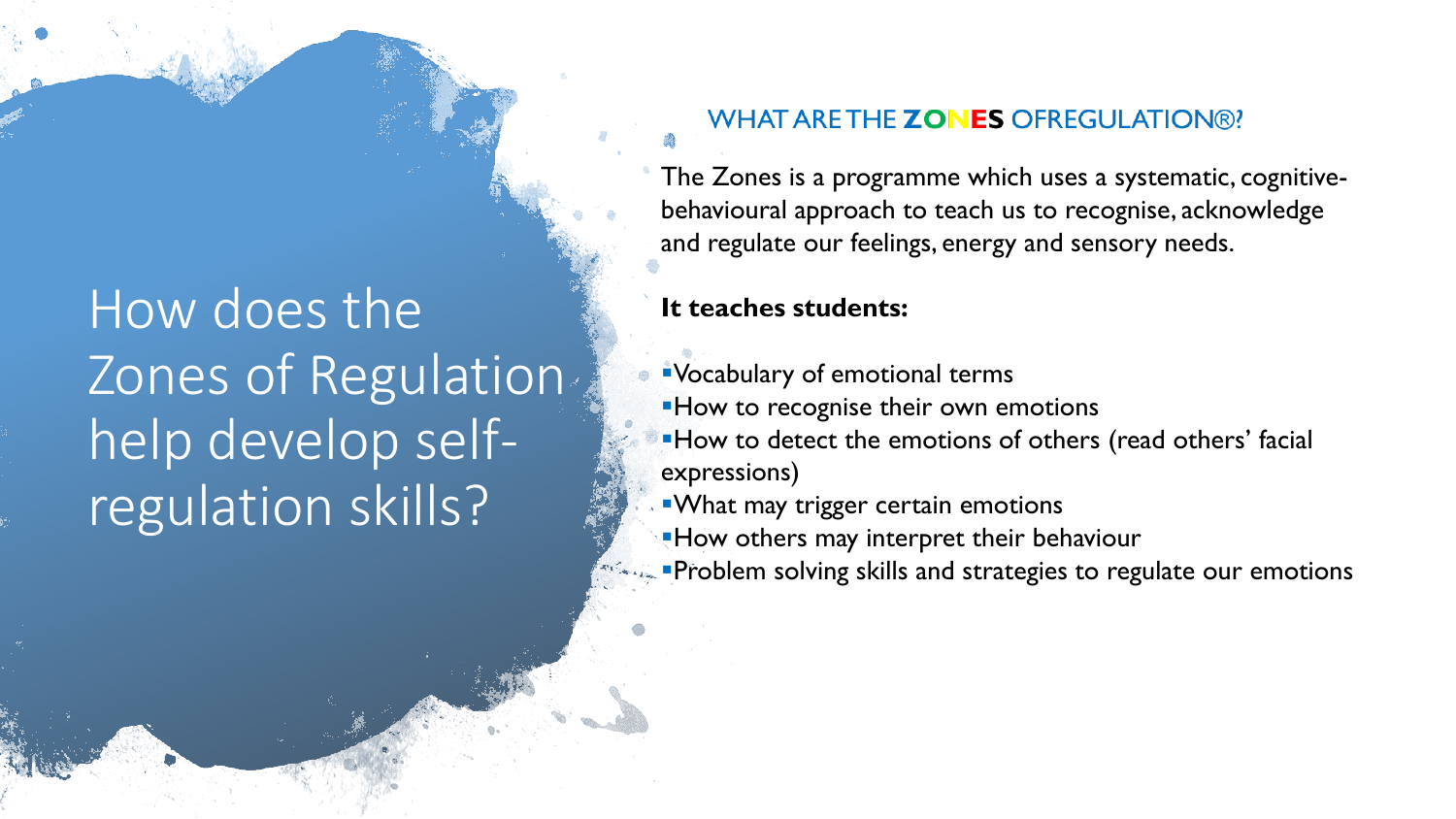# We teach children to identify which zone they are in:

### The **ZONES** of Regulation®

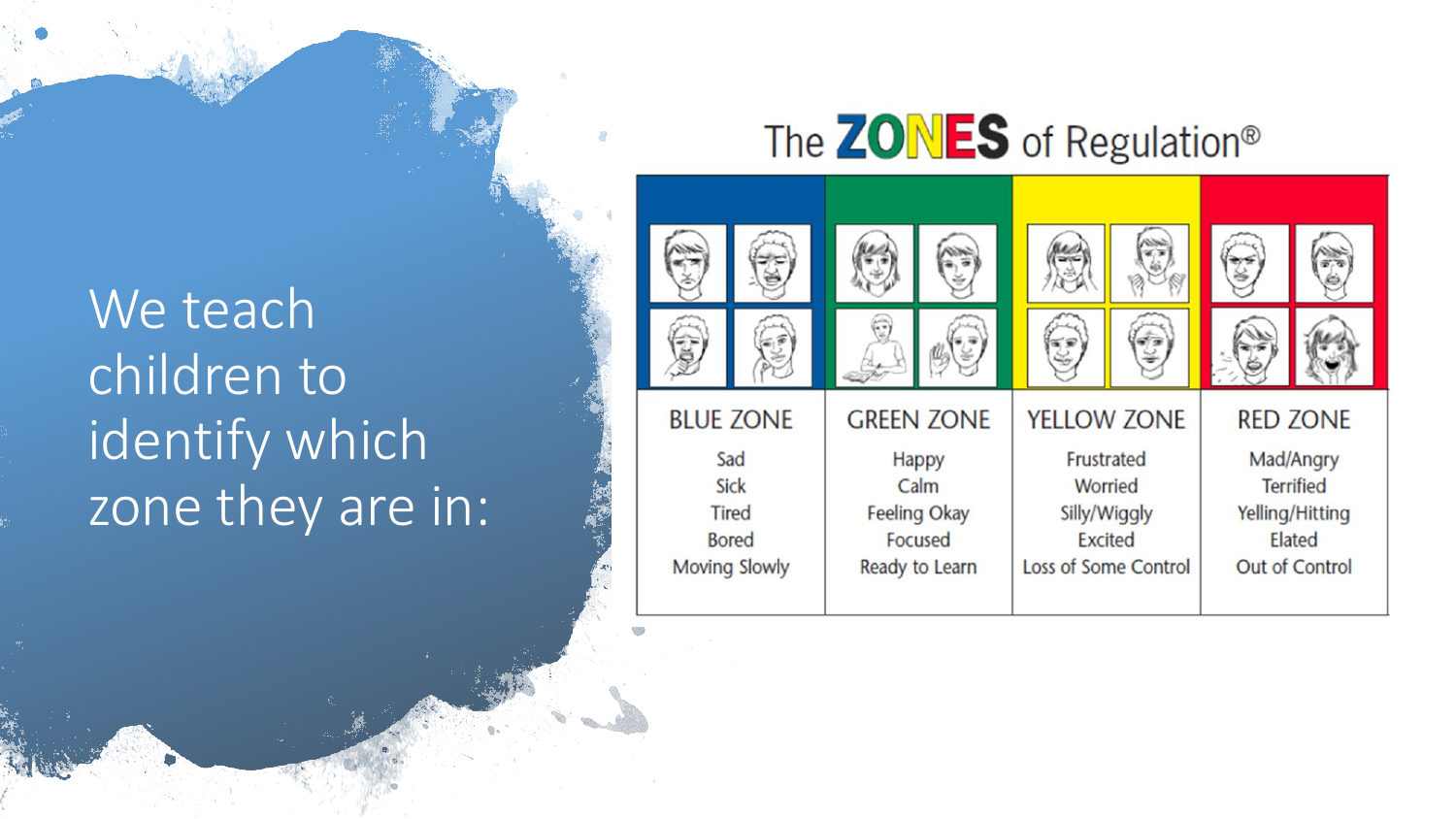

#### **KEY POINTS:**

- There is no 'bad' Zone.
- Everyone experiences all of the Zones at different times and in different circumstances.
- We can't change the way children feel BUT we can help them manage their feelings/states and behaviours.
- You can be in more than one Zone at a time (eg. sad AND angry).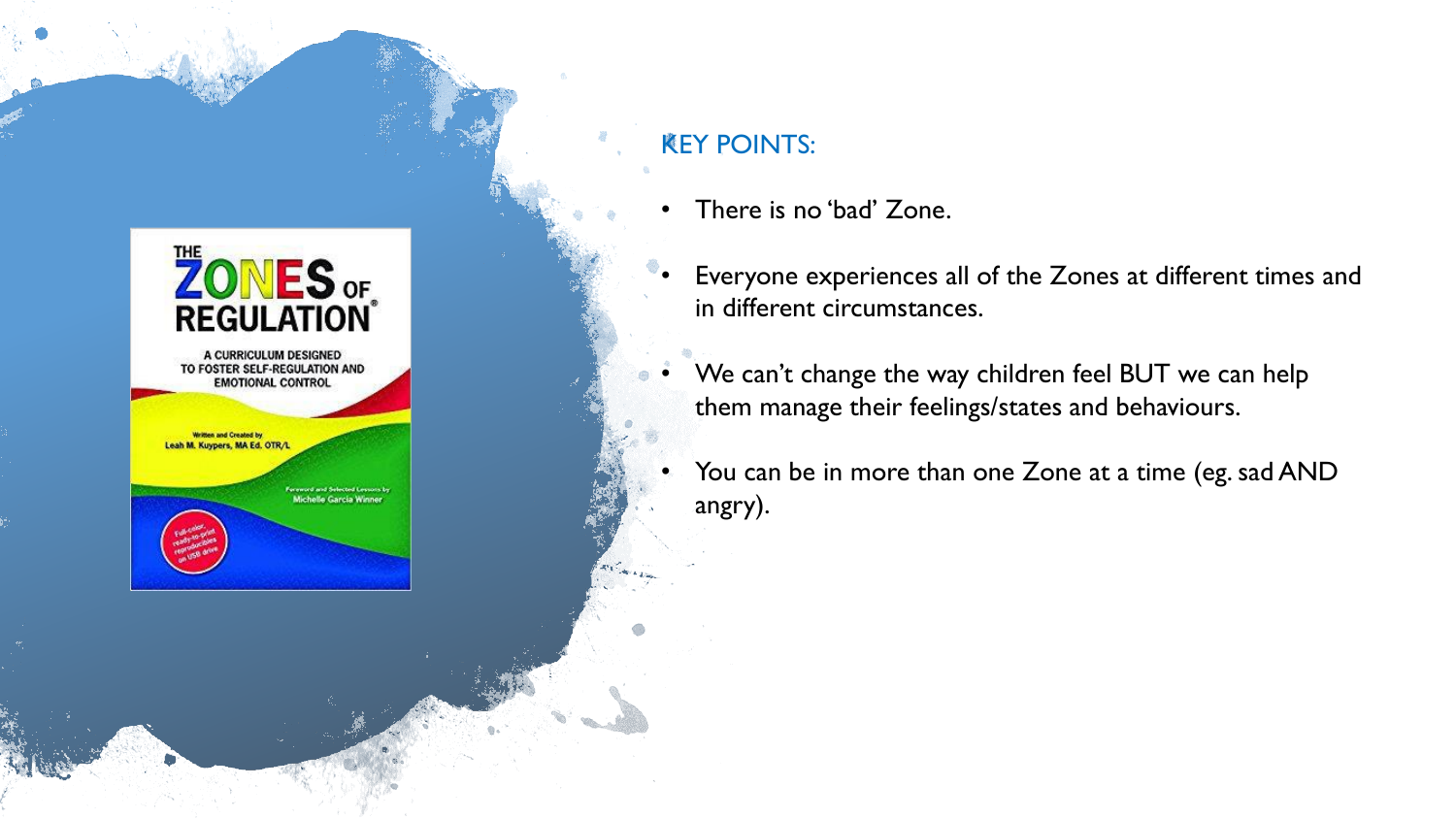## We teach tools to help selfregulation

 $_{\rm Supports}^{\rm Sensory}$ 

 $\frac{\text{Calming}}{\text{Techniques}}$ 

 $\frac{\text{Thinking}}{\text{Strategy}}$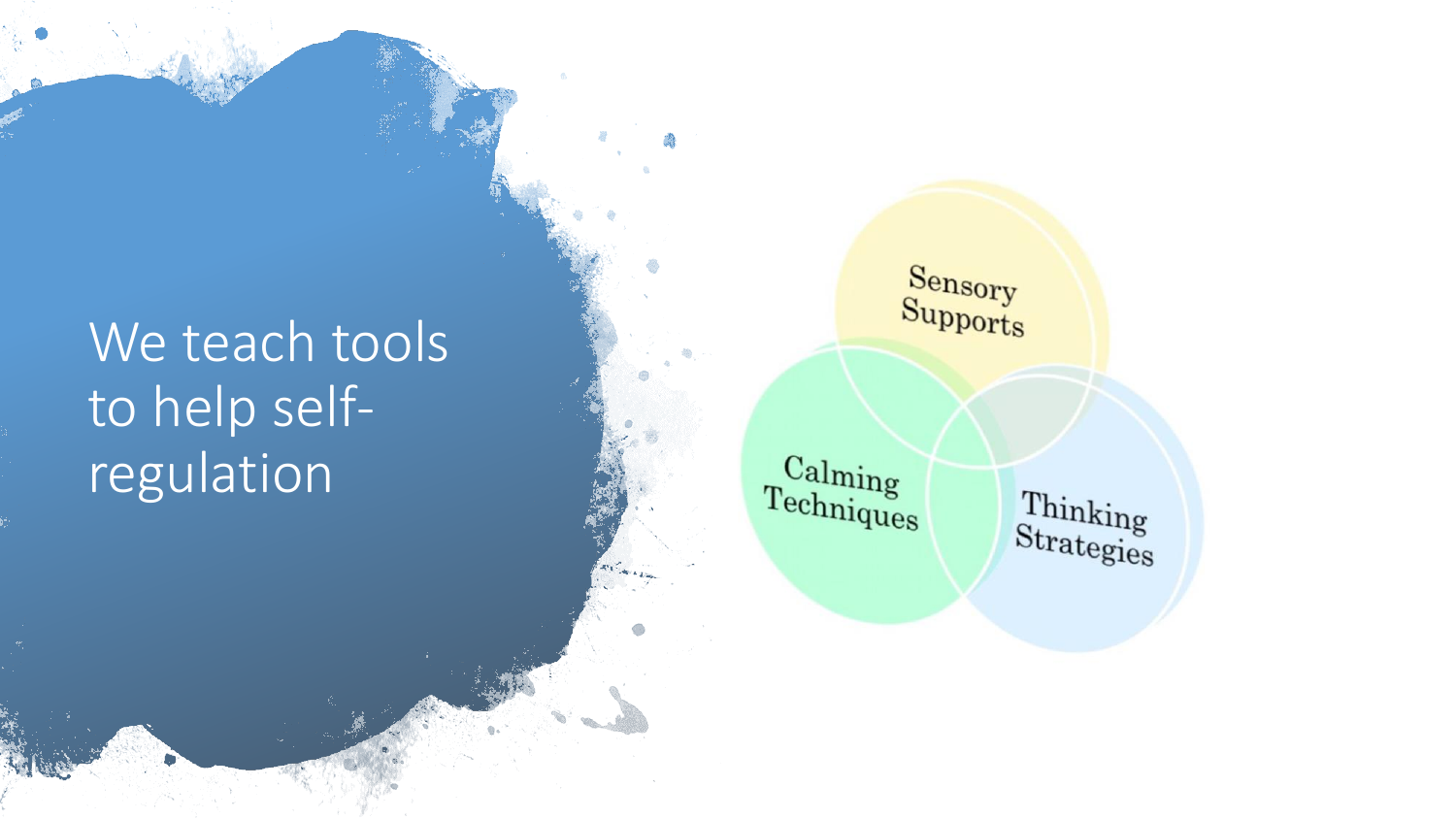### **SENSORY STRATEGIES:**

- Bear Hug
- Swing/rock  $\bullet$
- Go for a walk  $\bullet$
- Wall push ups ۰
- Sucking smoothie through straw ۰
- Chewy foods (eg. thick slice of bread) ۰
- **Blow bubbles** ۰
- Classical music ۰
- Roll on an exercise ball ۰
- Trampoline ۰
- **Blanket roll**  $\bullet$





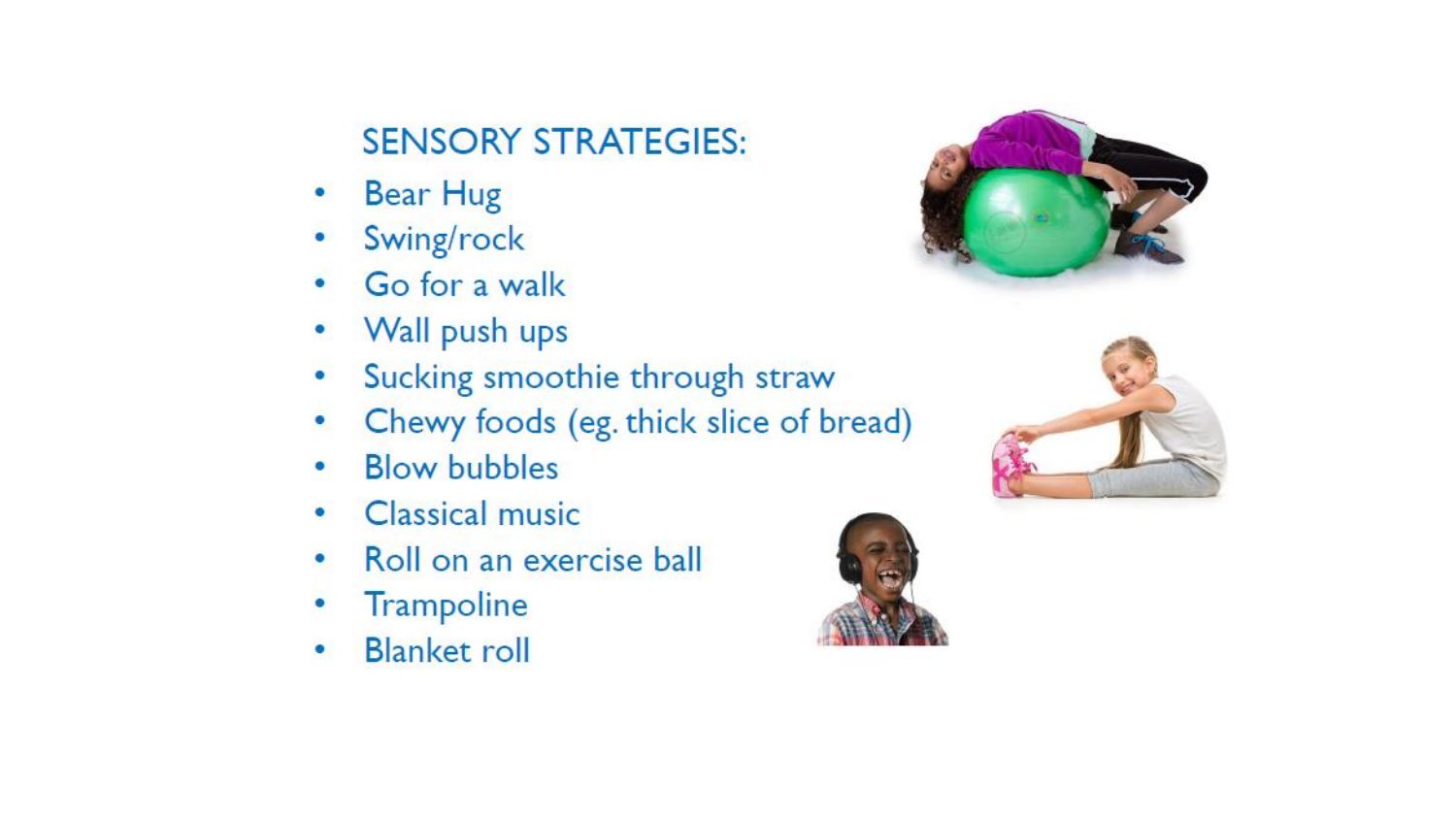# Thinking strategies



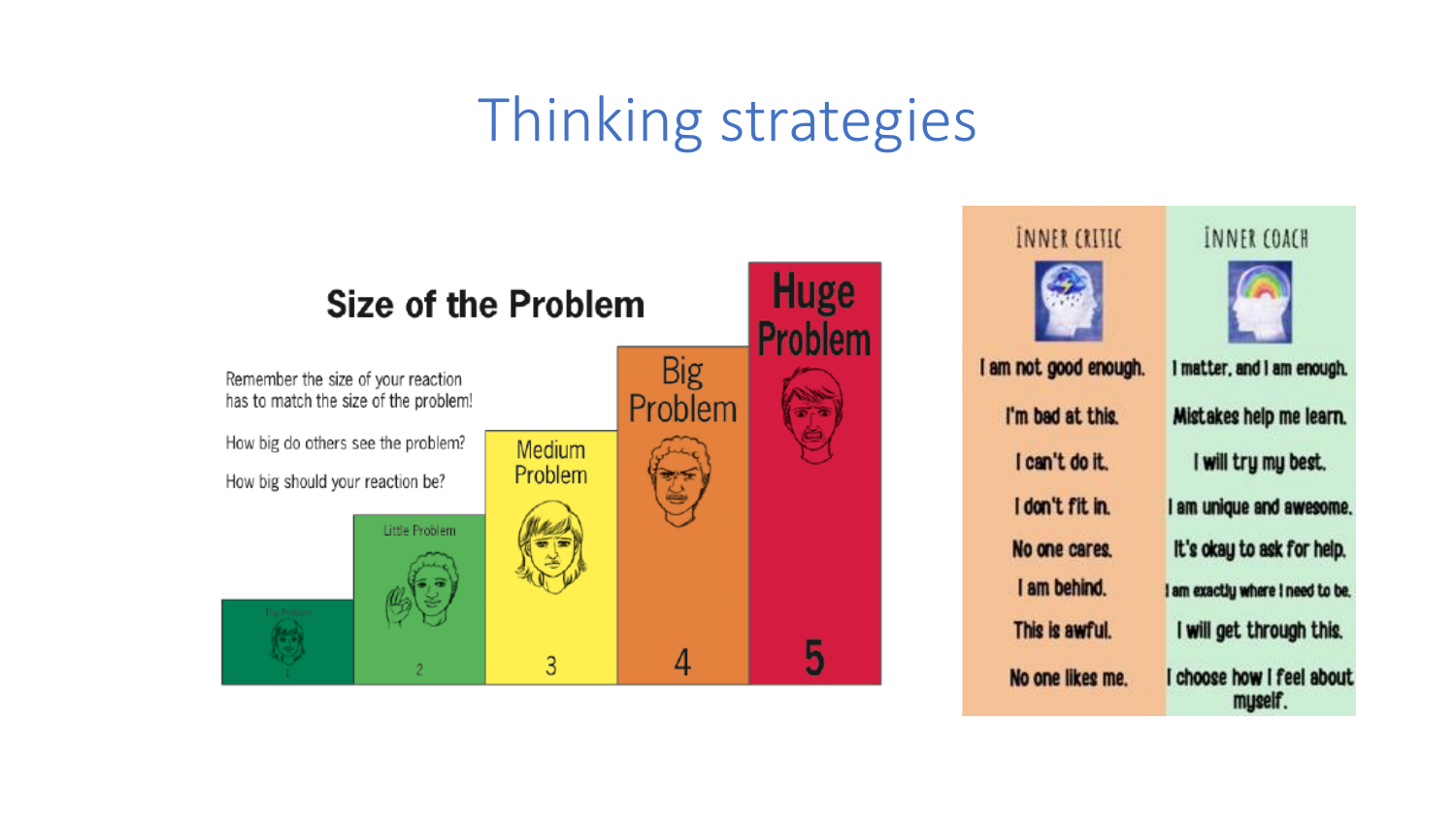# Calming strategies

- Breathing
- Counting
- Listen to music
- Read
- Draw
- Colouring
- Puzzles





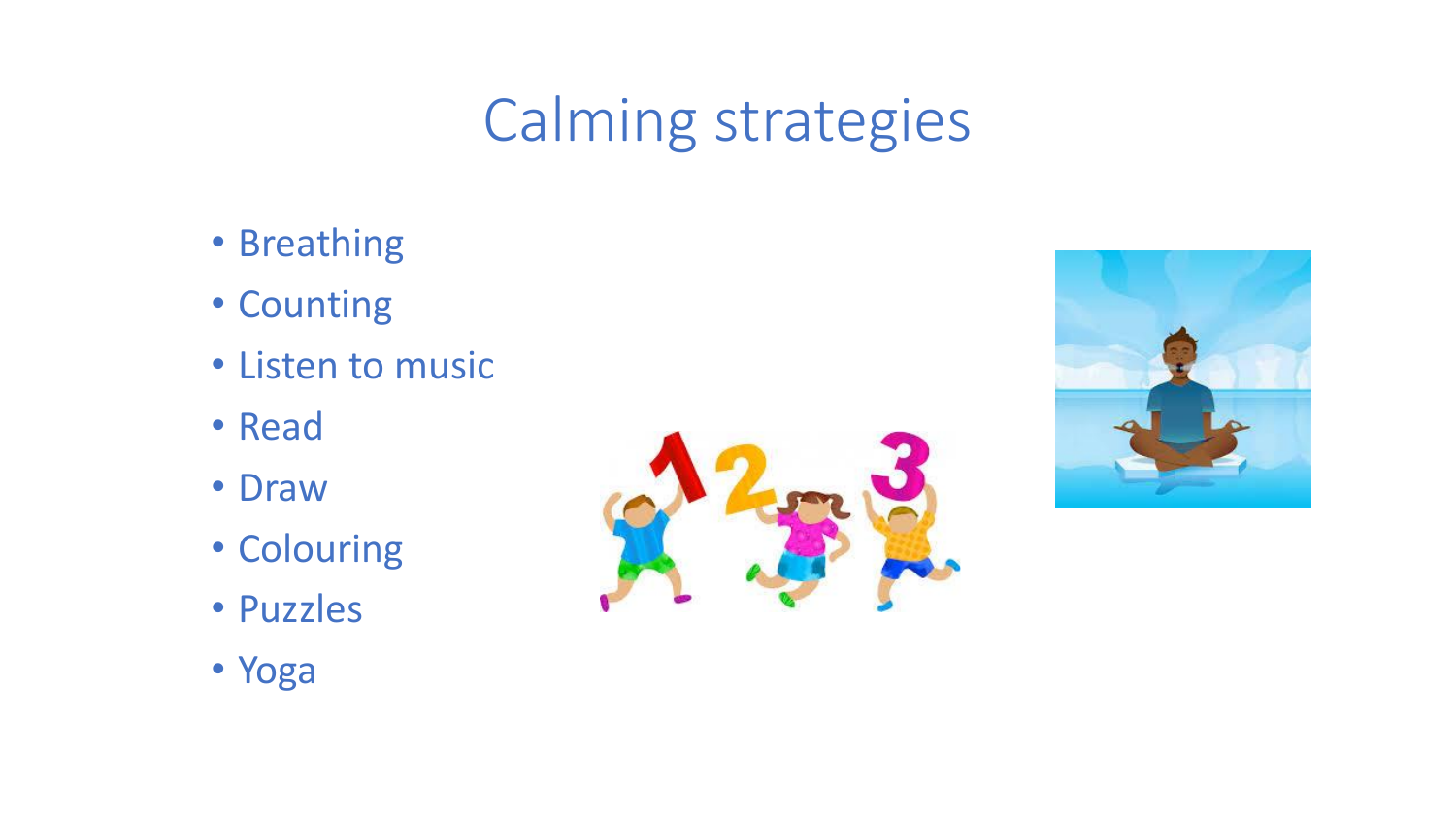### In school we are:

- Actively teaching the Zones of Regulation
- Practising self-regulation strategies
- Using the language across the school
- Introducing a 'My Zones' folder for older children to use to help self-regulation skills/behaviour
- Incorporating Zones of Regulation to our Behaviour **Policy**
- Giving tokens and certificates for children using the Zones and tools